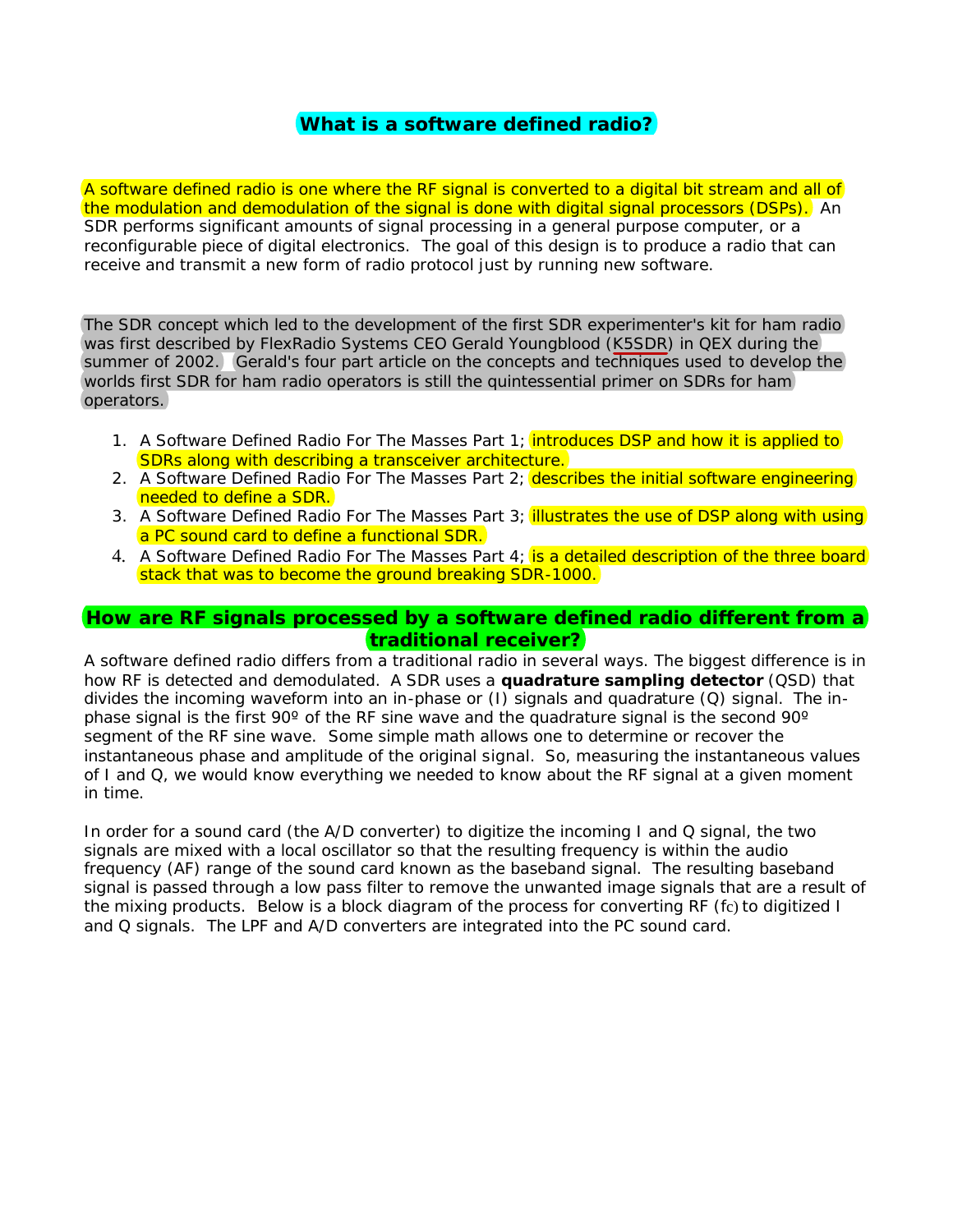

Once the I and Q signals are digitized, DSP algorithms perform all of the demodulation and signal enhancement eliminating the analog (and sometime digital) circuitry found in traditional radios which provide the same functions. Transmission is just the reverse of the RX process. There are no multiple IFs in a SDR. It is essentially a single conversion receiver, but the mixing of the LO to create a 0 Hz IF makes it appear a lot like a dual conversion receiver.

# **What are the advantages of a FlexRadio SDR over a traditional transceiver?**

There are many differences:

- DSP code is not "fixed" in firmware.
- DSP Code is Open source. It is not proprietary
- DSP hardware can be upgraded easily
- New radio or operating features are easily implemented with a software upgrade
- Radio is constantly being improved. It never becomes obsolete
- Single step or conversion from RF to baseband audio
- Low noise due to eliminated multiple IF conversions
- Low distortion distortion is introduced at every conversion stage
- Does not require roofing filters to improve performance
- 99% of the signal path is entirely in the digital domain

### **What are the major differences between a SDR and a traditional radio that I would immediately notice?**

There are no knobs and buttons on the transceiver to manipulate. All of the radio control is done via software, so functions such as changing frequency, selecting filters, changing bands are no longer initiated on the radio hardware itself. The hardware is less complex due to the elimination of circuits that would normally be in a traditional radio which provide basic radio functions are now handled by the SDR software. Also, when very high quality A/D and D/A converters are used, an SDR will out perform all traditional radios on both transmit and receive.

# **What is a quadrature sampling detector?**

The quadrature sampling (QSD) or "Tayloe" detector, created by Dan Tayloe (N7VE) is a detector and preamplifier. Its features are based on an extremely compact and simple design. The device's feature set includes:

• Less than 1 dB of conversion loss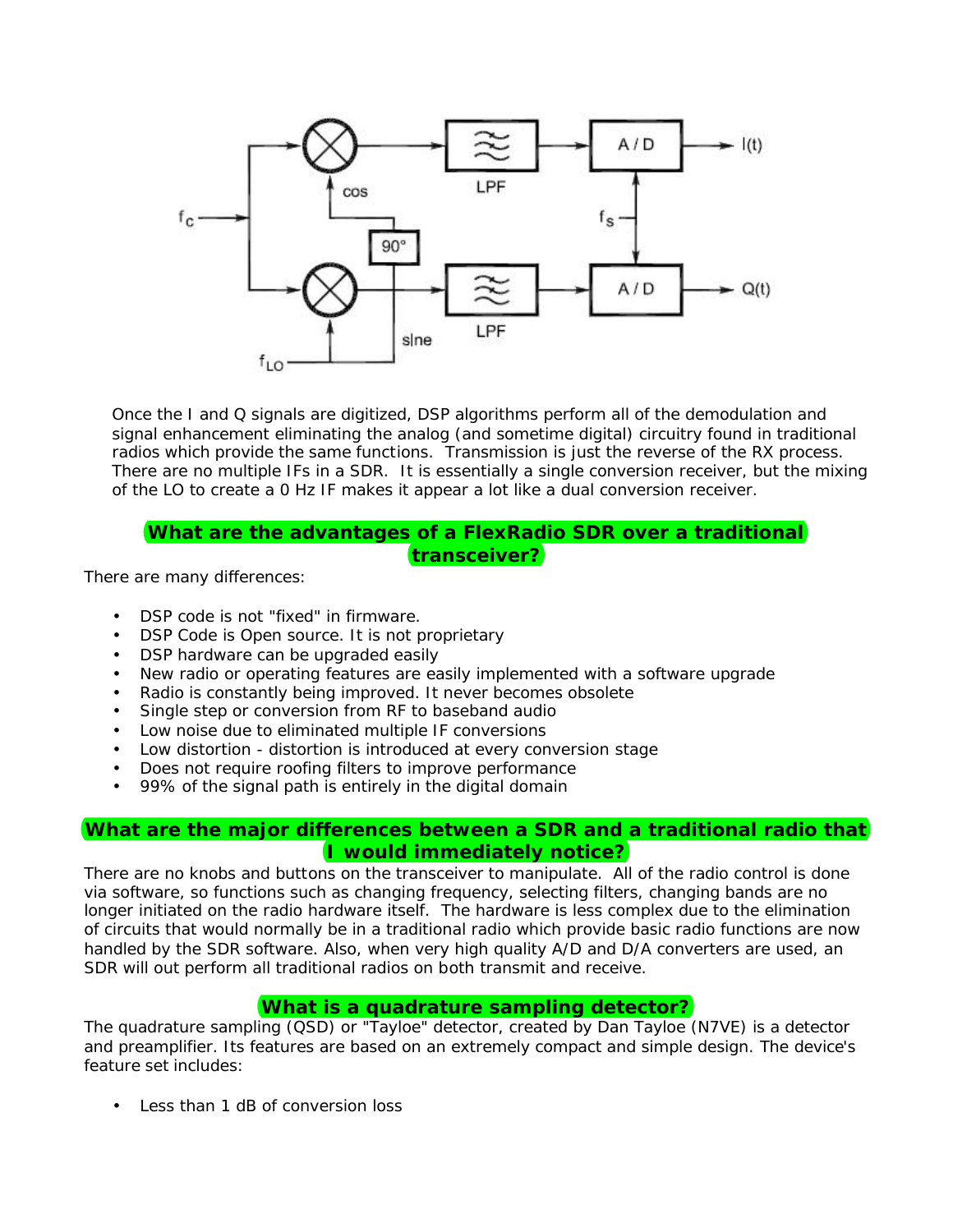A high third-order intercept  $(+30$  dBm).

The basic product detector is shown below. Note the detector's simplistic design. The incoming RF signals are routed via a common resistor, *R,* and a commutating RF multiplexer, to one of four detection capacitors, *C*. This one-of-four multiplexer is commutated at a rate of four times the desired detection frequency. The 4x commutating frequency causes each capacitor to see a quarter cycle of the input RF at the desired detection frequency.



Mixers generally produce sum and difference outputs. In zero IF applications, the difference frequency is used, while the sum is thrown away. Therefore, the conversion loss using an ideal mixer is at least 3 dB, with a typical conversion loss of 4 dB to 6 dB in practice. Conversely, this design is not a mixer, but rather it can best be described as a "switching integrator," producing only a difference frequency. The input *R* and a particular detection *C* act together as an integrator. averaging the signal over the quarter cycle sample to the detection capacitor.

Performing an integration over the peak quarter cycle of this sine wave shows that the maximum detected voltage will be approximately 0.9002 times the peak voltage of the sine wave. Hence, the detection loss is about 0.9 dB. If the frequency of the incoming signal is shifted slightly from being exactly the detection frequency, the resulting voltages on the detection capacitors will no longer be stationary, but will drift with time, following the difference frequency between the incoming signal and the detection frequency.

In short, the first capacitor becomes a baseband product detector sampling at 0°, with the other detection capacitors detecting at 90°, 180°, and 270° degrees respectively. The 180° and 270° outputs carry information that is redundant with the 0° and 90° outputs. Therefore, the 0° and 180° outputs can be summed differentially to produce a single composite in-phase (I) signal and 90 $^{\circ}$  and 270 $^{\circ}$  can, likewise, be combined to form a quadrature (Q) signal. This differential summing can be performed using low-noise operational amplifiers (op-amps) or instrumentation amplifiers.

```
What is required from FlexRadio Systems in order to have a complete 
                  radio?
```